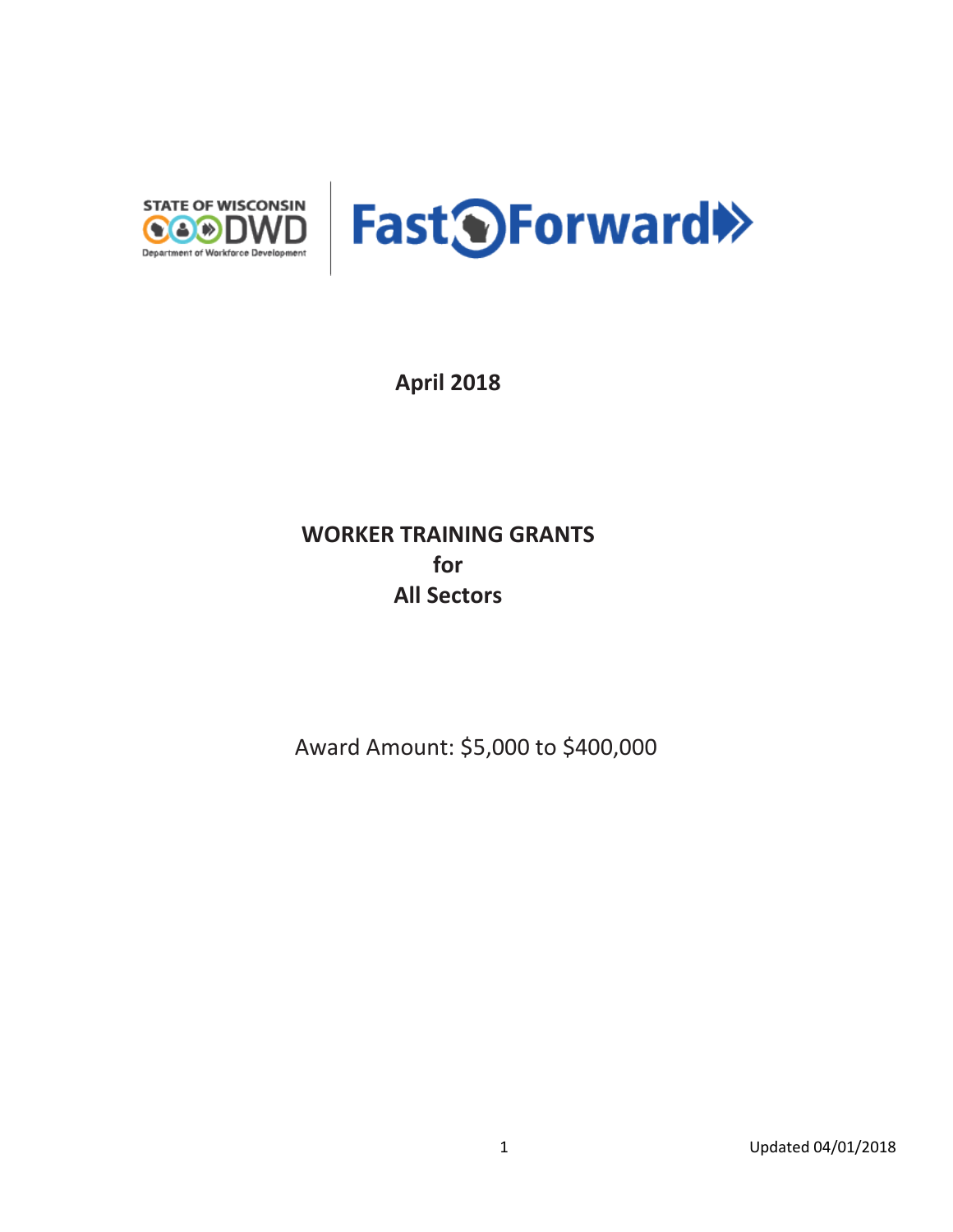## **Contact Information**

**Grant Program Announcements:** Rita Atkinson

608.266.2721 rita.atkinson@dwd.wisconsin.gov

**Grant Administration:** John Roos

608.266.5536 [john.roos@dwd.wisconsin.gov](mailto:john.roos@dwd.wisconsin.gov)

Therese Schmidt 608.267.3803 [ThereseM.Schmidt@dwd.wisconsin.gov](mailto:ThereseM.Schmidt@dwd.wisconsin.gov) 

Andrew Heidt 608.266.0174 [Andrew.Heidt@dwd.wisconsin.gov](mailto:Andrew.Heidt@dwd.wisconsin.gov) 

Tegan McGillivray 608.267.7248 [TeganS2.McGillivray@dwd.wisconsin.gov](mailto:TeganS2.McGillivray@dwd.wisconsin.gov) 

Office of Skills Development Wisconsin Department of Workforce Development 201 E. Washington Ave, G100 P.O. Box 7946 Madison, WI 53707-7946 WisconsinFastForward.com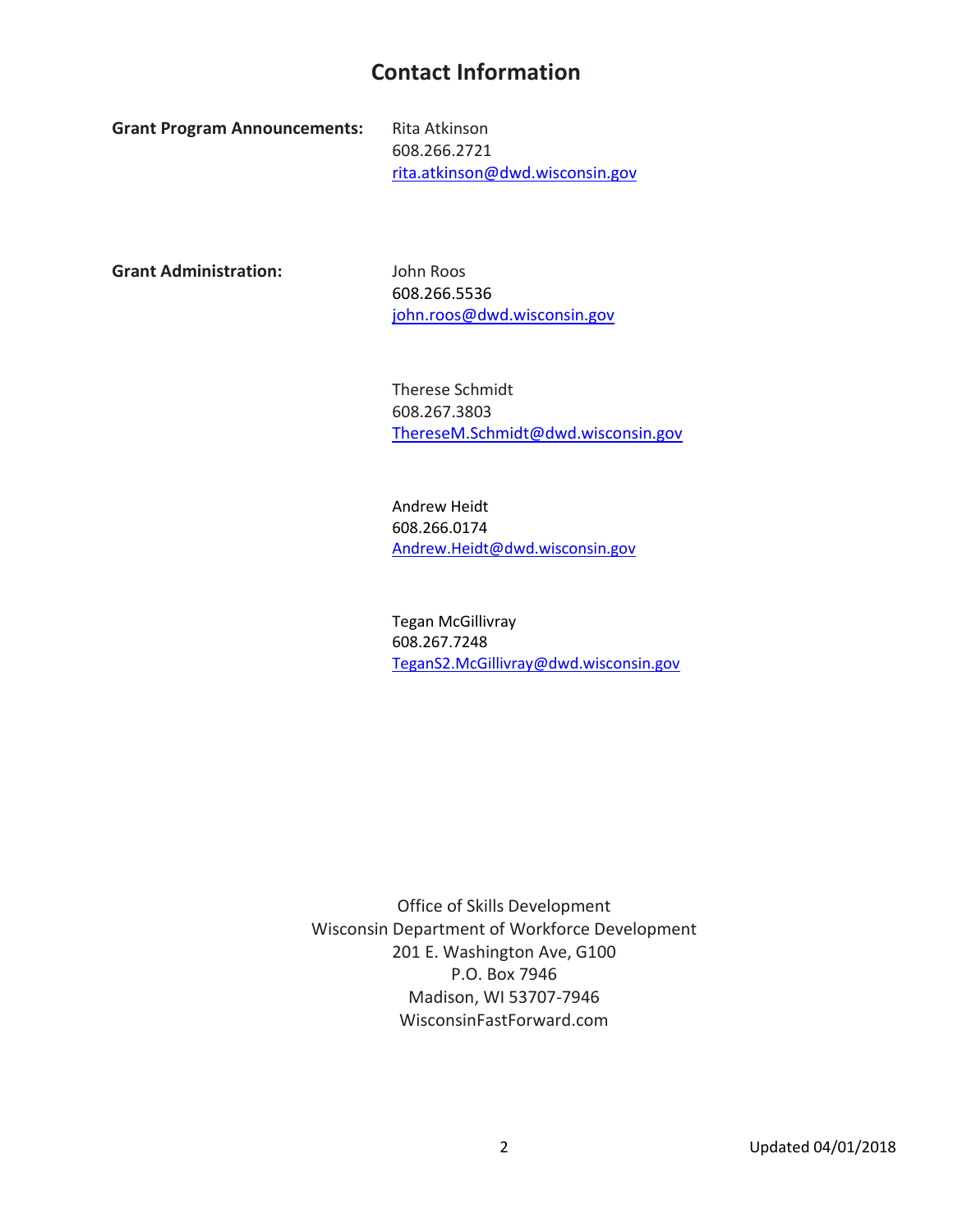**Wisconsin Fast Forward Program:** The Wisconsin Fast Forward program is a State funded grant program to provide employer-focused worker training grants. The Office of Skills Development (OSD) at the Department of Workforce Development (DWD) administers the grant program. Additionally, OSD works to encourage the development of innovative solutions at the local and regional level that bring together employers, educators, workforce development entities, and economic development organizations to meet area workforce demands.

This grant opportunity is for employers who can demonstrate a critical need for skilled workers and are seeking Wisconsin Fast Forward training grants for a customized skills training program. A skilled workforce is vital to economic development and community growth in Wisconsin. The need for skilled labor is typically driven by local and regional markets, requires specific expertise and/or skill credentials, and must be readily available to meet work schedules and work plans.

The Wisconsin Fast Forward program encourages increased collaboration between Wisconsin's workforce trainers and employers to develop and execute business-led training programs. These training programs are designed to provide sustainable, short- and medium-term training, and placement of workers in positions that offer trainees long-term professional growth and economic opportunity.

To maintain a strong environment for private-sector job creation, Wisconsin must train workers to fill the employment demands of growing and expanding employer(s). The long-term goal of the Wisconsin Fast Forward worker training grant program is to encourage partnership between employer(s) and local or regional economic development organizations, workforce development boards, post-secondary institutions, and private training providers. It is anticipated that the relationships developed through Wisconsin Fast Forward funded training programs will continue to flourish after the grant has ended.

**Legislative Authority:** Find Wisconsin Fast Forward legislation in state statutes at: [Reports & Resources.](http://www.wisconsinfastforward.com/reports.htm)

**Administrative Rules:** The rules governing the Wisconsin Fast Forward program are included i[n Chapter](http://docs.legis.wisconsin.gov/code/admin_code/dwd/801/801)  [DWD 801.](http://docs.legis.wisconsin.gov/code/admin_code/dwd/801/801)

**Grant Program Announcement Summary:** This Grant Program Announcement (GPA) is open for all industry sectors. Applications must propose a *customized training program* that:

- Has not been previously offered by the applicant/consortium;
- Mitigates an employer's critical workforce problem;
- Addresses a documented workforce demand;
- Is supported by local, regional, or statewide labor data;
- Results in training participants finding and retaining employment and/or results in incumbent workers earning higher wages post-training completion;
- Provides trainees with the education and skills determined necessary by the employer(s) to enhance the stability and growth of the business;
- Provides opportunities for income and career growth for trainees; and
- Includes at least one employer committing to the employment of these workers and/or incumbent worker wage increases, unless precluded under an existing union contract.

Employment categories and trainee cohorts to be identified in the application include the following:

• Unemployed Individuals: Trainees who are not employed at the time of training.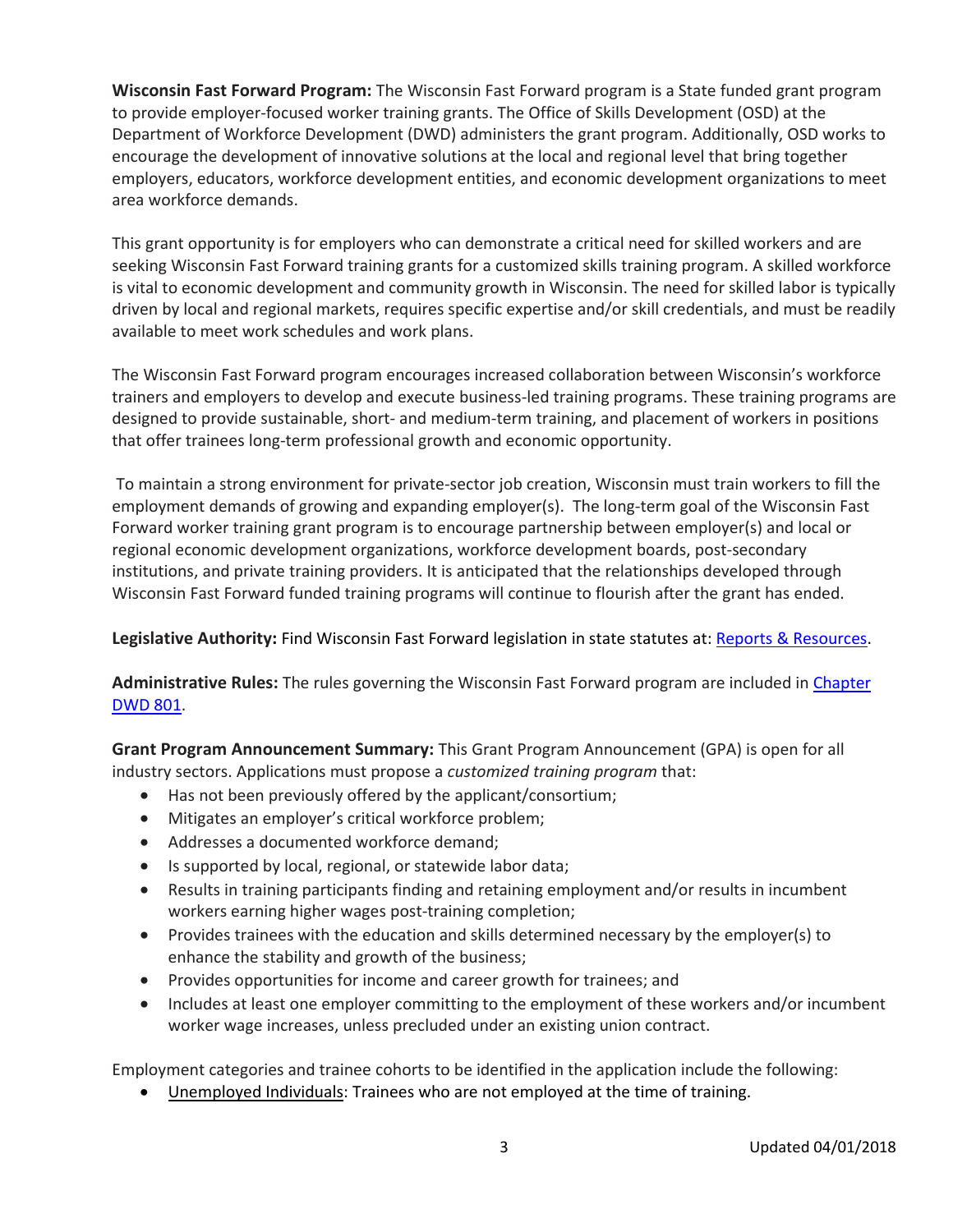- Underemployed Workers: Trainees who currently work below skill level or part-time, but desire full-time work at the time of training. Underemployed worker trainees will gain new and better employment because of the training.
- New Hires: Trainees who are employed at an employer placement partner after the application date and will be on the payroll of the employer placement partner at the time the training starts.
- Incumbent Workers: Trainees who are employed at an employer placement partner prior to, and at the time of, application.

Grant applicants are encouraged to consider recruiting potential trainees from at-risk, vulnerable or special populations, such as: chronically unemployed individuals, economically disadvantaged individuals, exoffenders (trainees reintegrating into communities, or about to reintegrate into communities, when they are released after correctional time is served), first time graduates (trainees who have received a high school diploma or equivalent within the last two years), minorities, people with disabilities, veterans (trainees who have been discharged or released from active duty in the Armed Forces under honorable or general discharge conditions as defined in 5 U.S.C. 2101(2), "Armed Forces" is defined under 5 U.S.C. 2101(2) as the U.S. Army, Navy, Air Force, Marine Corps and Coast Guard), and W-2 recipients. If the trainee cohort includes individuals from these populations and effectively identifies strategies for recruiting and retaining these trainees, the grant review committee may award additional points when scoring the application.

Successful grant applications will include customized training programs defined by employers and developed to meet special requirements of their business (or the consortium of employers participating in the grant program), it being recognized that *training does not become* "customized" simply by rearranging or reconfiguring training that is otherwise available through existing educational and training resources. The OSD recommends that customized training programs focus on skills attainment and certifications. Skills attainment develops skills that directly benefit the workers receiving the training by increasing their mastery of their occupation in their field of employment and/or provide new skills for new product lines or business expansion.

**Application Forms, Instructions, Checklists, and Process:** Applications must be submitted online. You can access the online application, along with the application instructions, informational webinars, related guidelines, and checklists at: [http://wisconsinfastforward.com/wff\\_standard.htm](http://wisconsinfastforward.com/wff_standard.htm)

**Due Diligence:** All applicants are required to complete a Due Diligence form prior to gaining access to the application.

**Duration of Training Courses:** Grants support short- to medium-term training with each course or module lasting no longer than 12 months.

**Training Project Period:** All grant activities must be conducted during the Training Project Period. These activities include curriculum development, training, pre- and post-training activities, wage increases and meeting match requirements. The Training Project Period can be no longer than 2 years. The Training Project Period begins no earlier than the date the contract is fully executed by all parties.

**Grant Amount:** From \$5,000 to \$400,000 per Grantee.

**Match/Cost Sharing Requirement:** Cash or in-kind match equal to the amount of the grant award is required. Letters of Commitment from the employers, partners and/or applicant documenting match are required in the application. Grant and match expenditures must be incurred during the Training Project Period. All eligible grant expenditures will be reimbursed when grant and match expenses are: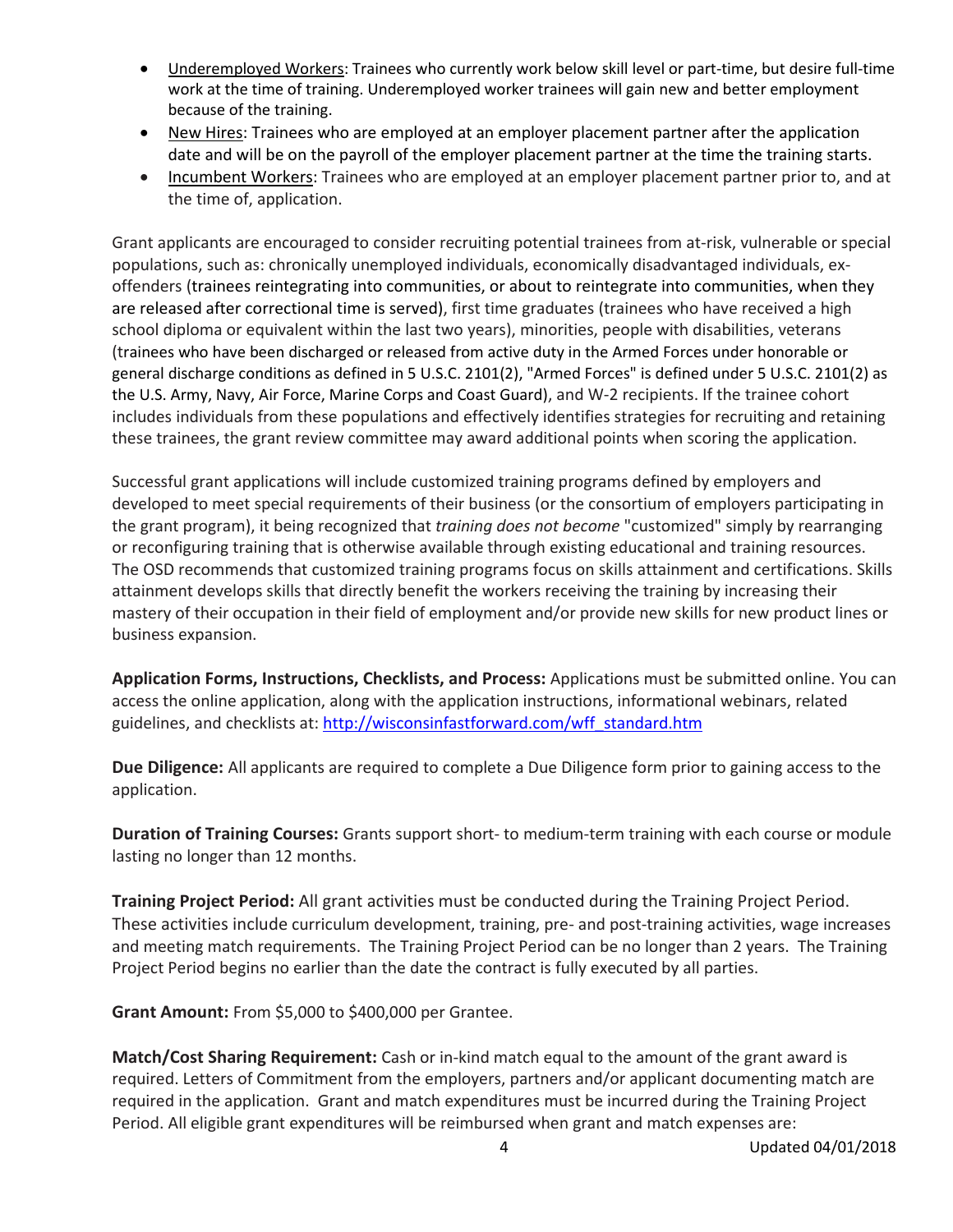- Documented by the Grantee in accordance with the guidelines available at [http://wisconsinfastforward.com/pdf/guidance\\_to\\_file%20\\_reimbursement\\_request.pdf;](http://wisconsinfastforward.com/pdf/guidance_to_file%20_reimbursement_request.pdf) and
- Approved by OSD.

If awarded, 5% of each reimbursement will be retained until grant closure. Final disbursement of this retainage amount will be made when the Grantee complies with all conditions of the grant as stipulated in the contract and may be pro-rated or withheld based on the extent to which contract conditions are met.

**Grant Evaluation Rubric and Scoring:** Wisconsin Fast Forward is a competitive grant program. All applications will be reviewed by internal and external reviewers and rated on a 100-point scale, based upon the following point values:

- $\triangleright$  Project Need (up to 20 points)
- $\triangleright$  Training Program Design, Cost and Implementation (up to 20 points)
- $\triangleright$  Training Objectives and Outcomes (up to 20 points)
- $\triangleright$  Economic Impact (up to 15 points)
- $\triangleright$  Capacity Building (up to 10 points)
- $\triangleright$  Economic Opportunity Enhancements (up to 15 points)

Organizations are strongly encouraged to review the scoring rubric when writing their application, as it is the guide that the reviewers use to score the grant applications. The Grant Evaluation Rubric and Score Sheet is available online at: [http://wisconsinfastforward.com/pdf/wff\\_eval\\_rubric\\_score\\_sheet.pdf](http://wisconsinfastforward.com/pdf/wff_eval_rubric_score_sheet.pdf)

**Important Dates:** Grant applications remain open throughout the year with anticipated "Intent to Award" announcements occurring within 60 days of the end of each quarter as outlined below. Training should start no earlier than the Intent to Award date:

| <b>Submission Date</b>  | <b>Intent to Award on or Before</b> |
|-------------------------|-------------------------------------|
| January 1 - March 31    | May 31                              |
| April 1 - June 30       | August 30                           |
| July 1 – September 30   | November 30                         |
| October 1 – December 31 | February 28                         |

When the application is submitted, it is locked as a final document and is unavailable for change or resubmission. Applicants may make a request for assistance and ask questions by sending an email to [WisconsinFastForward@dwd.wisconsin.gov](mailto:WisconsinFastForward@dwd.wisconsin.gov) prior to formally submitting the application. To assure that staff will have adequate time to respond to your request and that you will have time to revise your application before the application deadline, requests must be made prior to the email deadline date below:

| <b>Submission Date</b>  | <b>Email Deadline Date</b> |
|-------------------------|----------------------------|
| January 1 - March 31    | March 10                   |
| April 1 – June 30       | June 9                     |
| July 1 – September 30   | September 9                |
| October 1 – December 31 | December 10                |

After the above email deadline date, staff are available to answer questions through 4:00pm on the final day of each quarter unless the quarter ends on a weekend or holiday, then staff are available through 4:00pm on the preceding weekday but may not be able to offer the same level of assistance.

**Eligibility:** For an application to be considered for funding, the following conditions must be met:

• The application must include at least one employer with a stated commitment to hire successful trainees or to increase wages for successful incumbent worker trainees.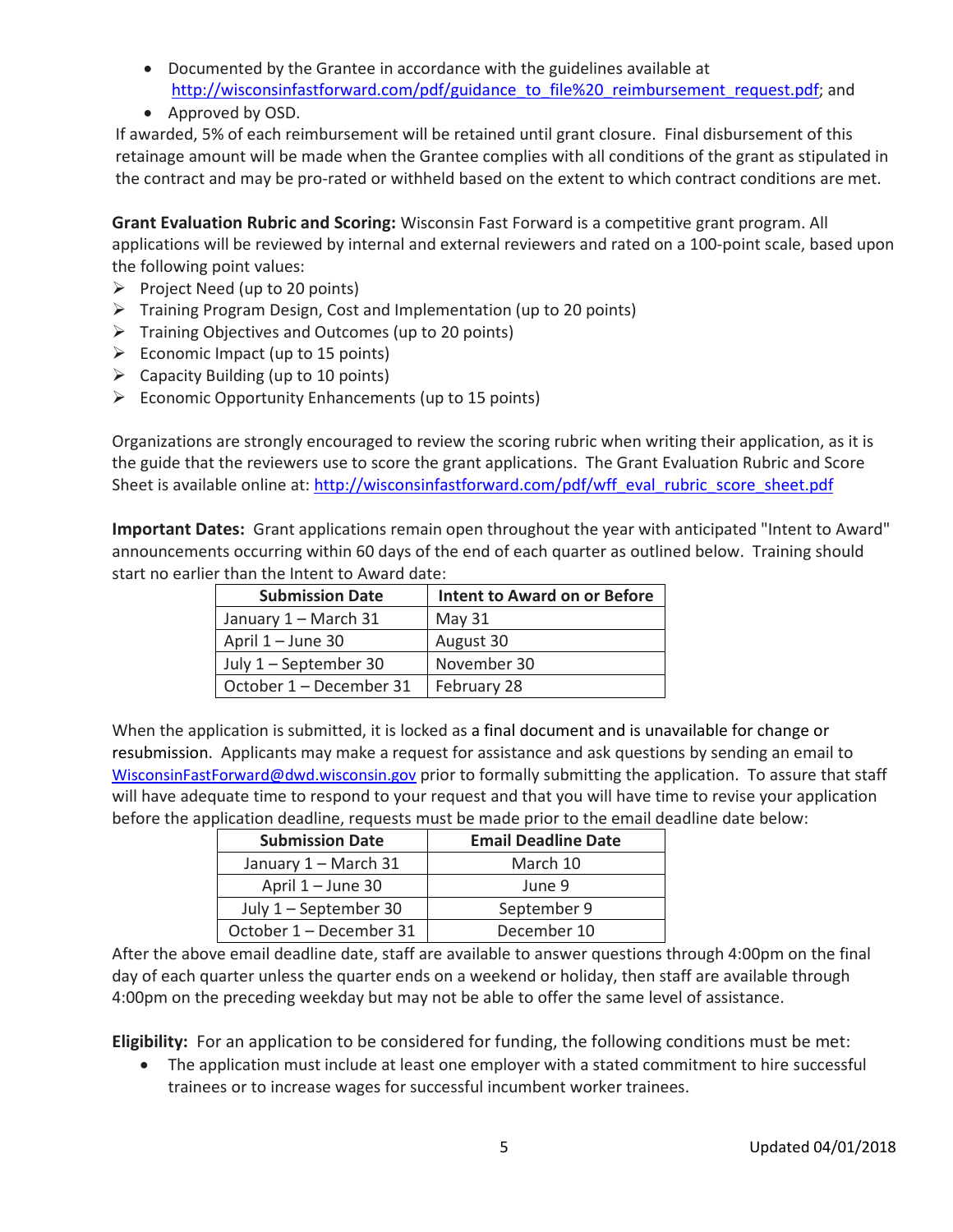- Post-training wages must be at least 200 percent of individual federal poverty level wages (\$11.67) per hour). If post-training wages are below this amount, please provide the reason they are lower.
- The application must include a complete description of the customized training program and anticipated outcomes for individuals.
- The employer must have at least one Wisconsin location and the trainees must be based out of that Wisconsin location.
- Occupations trained must be occupations that are in-demand in Wisconsin now or will be indemand within the next ten years, as determined by labor market information.
- Applications may include one or more partner(s), including: local or regional economic development organizations, workforce development boards, post-secondary educational institutions, or private training providers. The applicant must designate a fiscal agent in the application.

**Cost per Trainee:** Below are average costs per trainee by sector since the inception of the standard Wisconsin Fast Forward program. These amounts are not firm limits to the cost per trainee, as specific occupations within these sectors can be more costly to train. Costs *significantly* higher than these averages should be explained:

| Agriculture                             | \$858   |
|-----------------------------------------|---------|
| Transportation, Logistics, Distribution | \$2,839 |
| Healthcare                              | \$378   |
| <b>Information Technology</b>           | \$2,189 |
| <b>Financial Services</b>               | \$1,502 |
| <b>Customer Service</b>                 | \$1,999 |
| Construction                            | \$1,669 |
| Manufacturing                           | \$1,144 |

**Eligible Expenses:** Wisconsin Fast Forward funds shall be used for training-related expenses, which may include instructor salaries and fringe benefits, consultant/contractual expenses, and training materials and supplies. For details on eligible expenses, see:

[http://wisconsinfastforward.com/pdf/guidance\\_to\\_file%20\\_reimbursement\\_request.pdf](http://wisconsinfastforward.com/pdf/guidance_to_file%20_reimbursement_request.pdf)

**Ineligible Expenses:** Wisconsin Fast Forward funds may not be used for the purchase of real estate or other capital assets/equipment, facility construction or remodeling, traditional public or private Kindergarten–12th grade education, tuition or trainee wages, stipends, or fringe benefits. For details on ineligible expenses, see:

[http://wisconsinfastforward.com/pdf/guidance\\_to\\_file%20\\_reimbursement\\_request.pdf](http://wisconsinfastforward.com/pdf/guidance_to_file%20_reimbursement_request.pdf)

**Supplement not Supplant:** All funding identified as "match" or "in-kind" must be new funds and cannot replace existing federal, state or local government funding. Substituting existing funds with state grant funds will result in additional fiscal monitoring and may result in an audit. Violations of permissible expenses may result in suspension of current or future funds under this program, repayment of monies awarded under this grant, and possible civil and/or criminal penalties.

## **Letters of Commitment:**

• **Employer Letters of Commitment to Hire:** Letters of Commitment to hire trainees from the proposed training program or to raise wages for incumbent workers will be required from the participating Employer Placement Partners. The positions of the trainees must be related to the training funded under this grant. The letter should clearly indicate the number of successful trainees to be hired and/or incumbent worker wage increases. The employer's letter should also